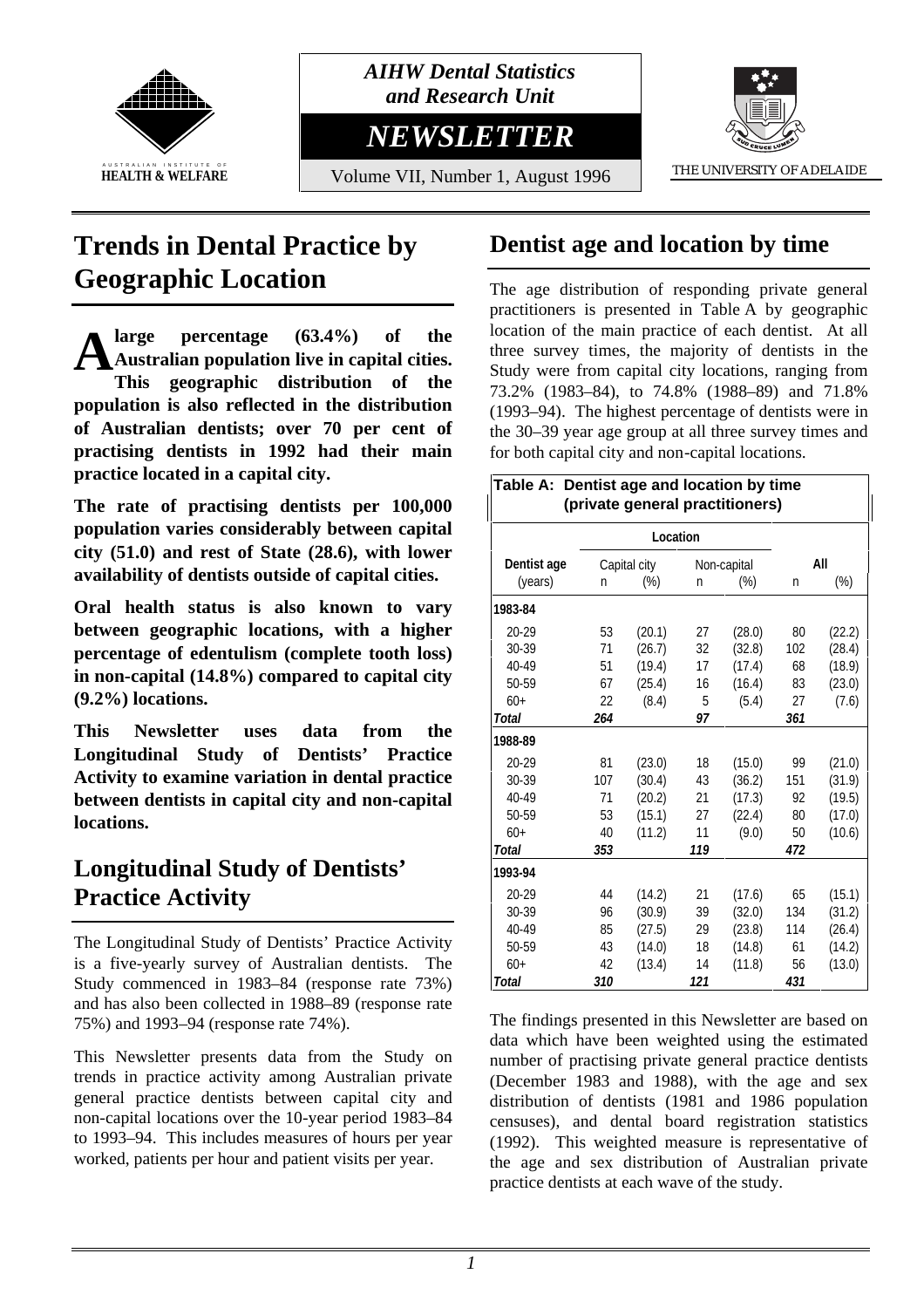## **Dentists' Practice Activity 1983–84 to 1993–94**

General trends in practice activity were presented in a previous Newsletter (Volume VI, No. 1, July 1995). These results showed that over the period 1983–84 to 1993–94 annual time worked by private practitioners remained stable, but the number of patients treated per hour declined across the 10-year period, resulting in a drop in the number of patient visits per year. However, the number of services provided per visit increased over the period of the study.

#### **Practice activity by location**

A number of measures of practice activity were recorded by each dentist. These included the number of patients per day, hours per day, days per week, and weeks per year spent in dental practice. A breakdown of these measures is presented by location in Table B.

| Table B: Measures of practice activity by location<br>(private general practitioners) |      |                               |                              |                 |  |  |
|---------------------------------------------------------------------------------------|------|-------------------------------|------------------------------|-----------------|--|--|
|                                                                                       |      | Capital city<br>Mean (95% CI) | Non-capital<br>Mean (95% CI) |                 |  |  |
| 1983-84                                                                               |      |                               |                              |                 |  |  |
| Patients per day*                                                                     |      | $15.2$ $(14.5-15.9)$          | 18.0                         | $(16.7 - 19.3)$ |  |  |
| Hours per day                                                                         | 8.1  | $(7.9 - 8.3)$                 | 8.1                          | $(7.9 - 8.4)$   |  |  |
| Days per week*                                                                        |      | $4.5$ $(4.4-4.6)$             | 4.7                          | $(4.6 - 4.8)$   |  |  |
| Weeks per year                                                                        |      | 46.0 (45.3–46.8)              | 46.3                         | $(45.1 - 47.5)$ |  |  |
| 1988-89                                                                               |      |                               |                              |                 |  |  |
| Patients per day*                                                                     |      | $13.8$ $(13.2 - 14.3)$        | 16.5                         | $(15.3 - 17.7)$ |  |  |
| Hours per day                                                                         | 8.2  | $(8.1 - 8.4)$                 | 8.1                          | $(7.8 - 8.4)$   |  |  |
| Days per week                                                                         |      | $4.6$ $(4.5-4.7)$             | 4.6                          | $(4.5 - 4.8)$   |  |  |
| Weeks per year                                                                        | 46.0 | $(45.5 - 46.6)$               | 46.0                         | $(44.9 - 47.1)$ |  |  |
| 1993-94                                                                               |      |                               |                              |                 |  |  |
| Patients per day*                                                                     |      | $12.4$ $(11.9-12.9)$          | 14.7                         | $(13.9 - 15.6)$ |  |  |
| Hours per day                                                                         | 8.0  | $(7.8 - 8.2)$                 | 8.2                          | $(8.0 - 8.5)$   |  |  |
| Days per week                                                                         | 4.6  | $(4.5 - 4.7)$                 | 4.6                          | $(4.4 - 4.8)$   |  |  |
| Weeks per year                                                                        |      | 46.1 (45.5–46.8)              | 46.8                         | $(46.2 - 47.5)$ |  |  |

significant difference (Mann-Whitney; P<0.05)

There was a consistent trend for the number of patients per day to be higher in non-capital compared to capital city locations. For 1983–84, the number of days per week worked was also higher for non-capital compared to capital city locations. No significant differences between non-capital and capital city locations were observed for the number of hours per day or weeks per year worked in any year of the study.

While the number of patients per day was consistently higher in non-capital compared to capital city locations, there was a trend for these numbers to decrease over the period of the study. In capital city locations, the number of patients per day declined from 15.2 in 1983–84, to 13.8 in 1988–89, and 12.4 in 1993–94. In non-capital city locations the number of patients per day declined from 18.0 in 1983–84, to 16.5 in 1988–89, and 14.7 in 1993–94.

### **Measures of productivity**

The measures of practice activity presented in Table B can be used to calculate other measures of productivity, such as the number of patient visits per year. The approach is outlined in Table C below:

| Table C: Calculation of practice productivity                        |  |
|----------------------------------------------------------------------|--|
| Hours per year $=$<br>hours per day x days per week x weeks per year |  |
| Patients per hour $=$<br>patients per day/hours per day              |  |
| Patient visits per year $=$<br>hours per year x patients per hour    |  |

## *(a) Time devoted to work by location*

Figure 1 shows the mean hours per year devoted to work for the period 1983–84 to 1993–94, broken down by geographic location. There were no differences in annual time devoted to work by geographic location at any of the three points during the study period. This reflects the lack of variation by geographic location shown in Table B for hours per day, days per week and weeks per year worked. There was also no discernible change over time, with time devoted to work remaining stable across the study period.

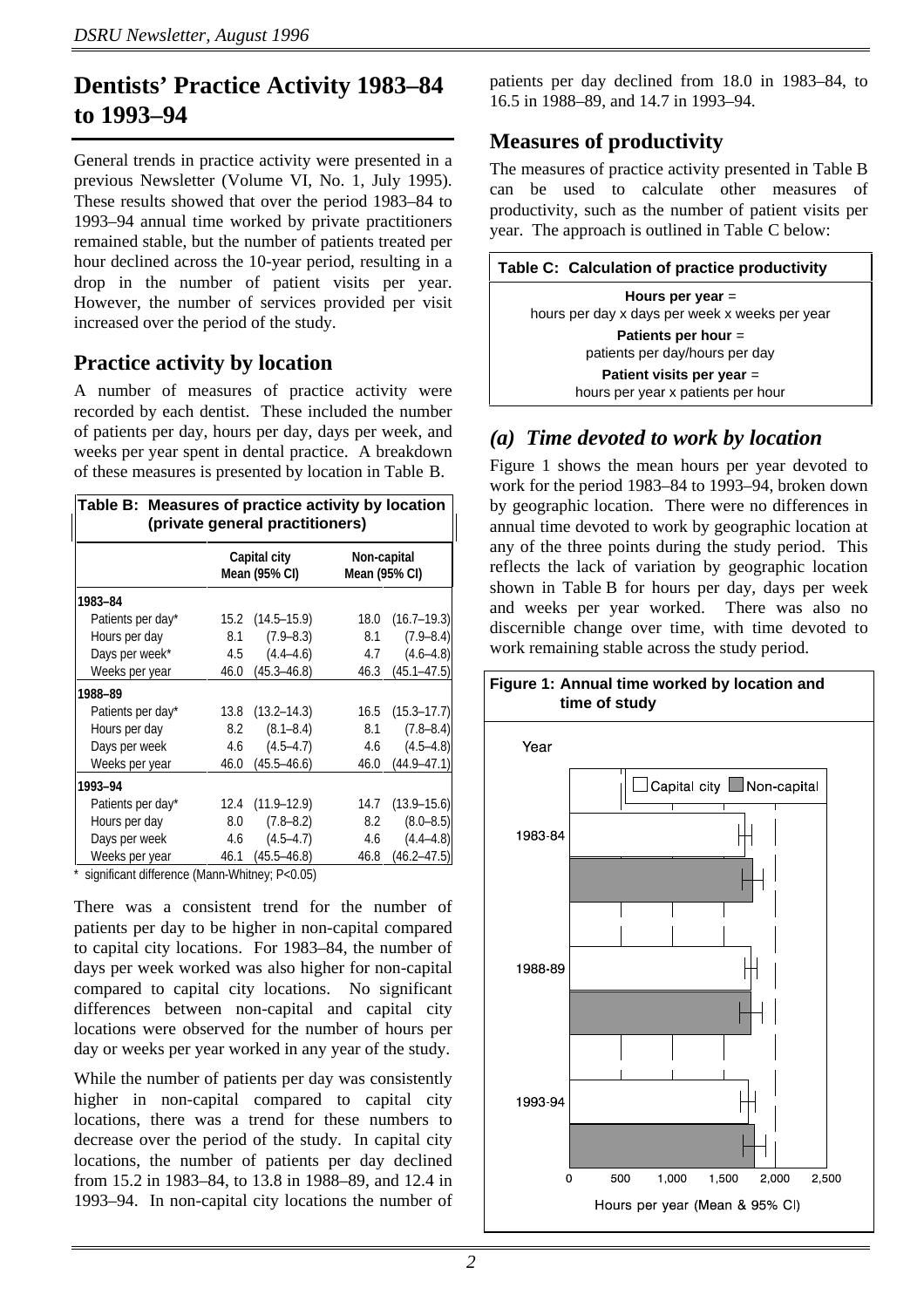### *(b) Patients per hour by location*

Patients per hour are presented in Figure 2 by location and time of study. At all three points across the study period the number of patients per hour was higher for non-capital compared to capital city locations. This reflects the consistently higher number of patients per day in non-capital locations presented in Table B.

For both capital city and non-capital locations there was a consistent trend over time towards reduced numbers of patients per hour. A difference between capital city and non-capital locations still remained at the end of the 10-year study period.



### *(c) Patient visits per year by location*

The number of patient visits per year is presented in Figure 3 by location and time of study. At all three points across the study period the number of patient visits per year was higher for non-capital compared to capital city locations. This reflects the higher numbers of patients per hour in non-capital locations.

There was a consistent trend over time towards lower numbers of patient visits per year for both capital city and non-capital locations. However, as was the case for patients per hour, a difference in patient visits per year by location remained at the end of the 10-year study period.



## **Practice activity by location and time**

The results presented in this Newsletter indicate that patterns of practice activity differ between geographic location, and have changed over time.

During the 10-year period of the study, time devoted to work has remained stable for both capital city and non-capital locations. A similar pattern of declining numbers of patients per hour and patient visits per year was observed for both capital city and non-capital locations. However, consistently higher numbers of patients per hour and patient visits per year were observed for non-capital compared to capital city locations.

Findings presented in the July 1995 DSRU Newsletter showed that declines in patients per hour and patient visits per year over time were associated with increases in the number of services provided per visit. This also appears to be operating in the comparison by geographic location.

For example, while the number of patient visits per year is higher for non-capital locations compared to capital city locations (*eg* 3156 *cf* 2673 in 1993–94), the number of services provided per visit was lower.